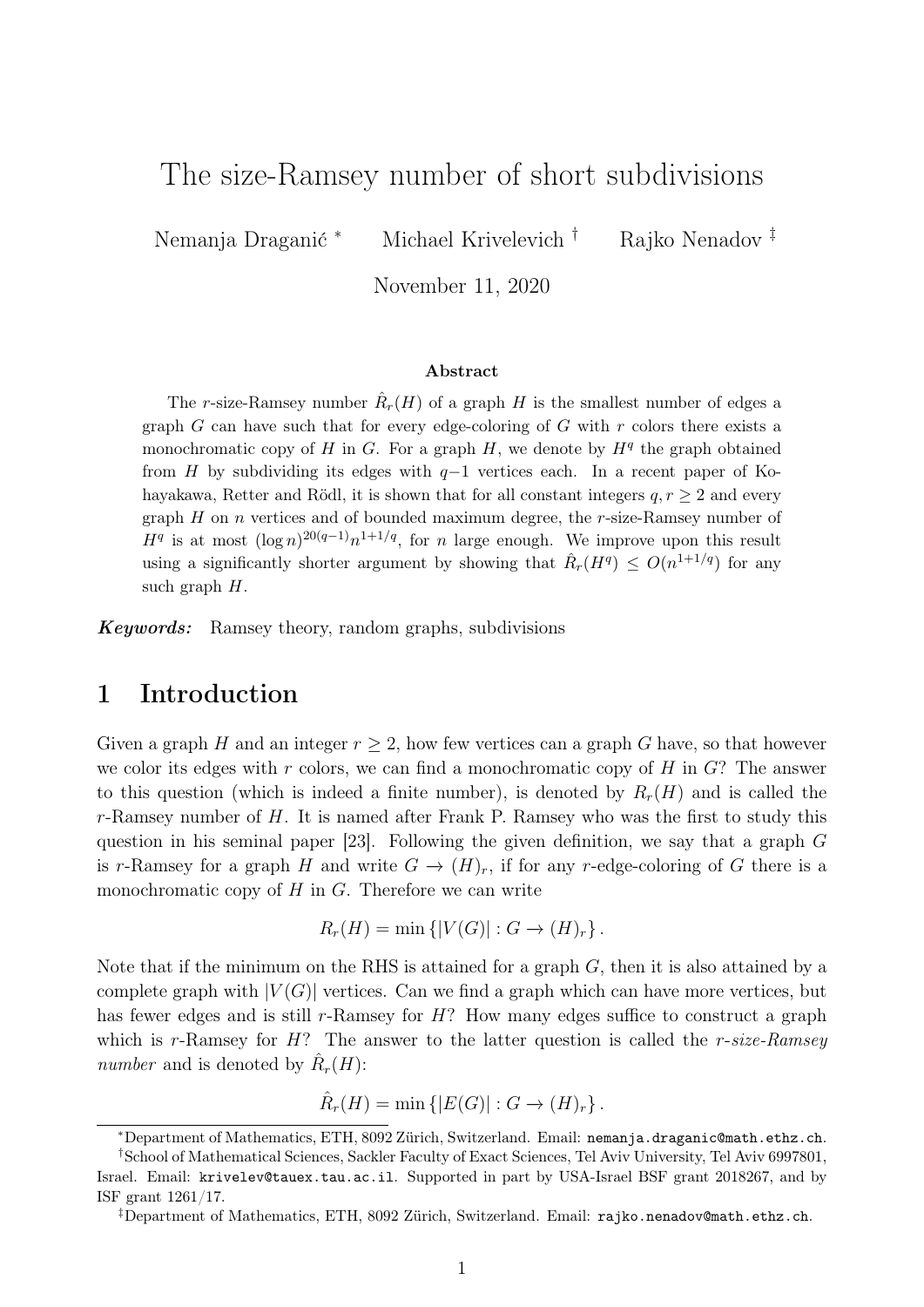This notion was introduced in 1978 by Erdős, Faudree, Rousseau and Schelp [\[12\]](#page-11-1) and since then it has been the subject of extensive research.

Similar notions for measuring minimality of the host graph which is  $r$ -Ramsey for H have also been studied. Some of them are Folkman numbers, chromatic-Ramsey numbers, degree-Ramsey numbers and so on. We refer the reader to a survey by Conlon, Fox and Sudakov [\[6\]](#page-10-0) for a recent thorough treatment of the topic. In this paper we will be concerned with r-size-Ramsey numbers.

Beck [\[2\]](#page-10-1) showed that paths have linear 2-size-Ramsey number, or more precisely, he showed that for any sufficiently large n we have  $\hat{R}_2(P_n) \le 900n$ . His arguments can be easily extended to show that, more generally, it holds that  $\hat{R}_r(P_n) = O_r(n)$  for any fixed  $r \geq 2$ . He also asked if  $\hat{R}_2(H)$  grows linearly (in the number of vertices) for graphs with bounded maximum degree. This was proven to be true (for any constant number of colors) for trees by Friedman and Pippenger [\[13\]](#page-11-2) and for cycles by Haxell, Kohayakawa and Łuczak [\[16\]](#page-11-3). In general, Beck's conjecture is not true, as Rödl and Szemerédi [\[24\]](#page-11-4) showed that there exists a constant  $c > 0$ such that for every sufficiently large n there exists a graph  $H$  with n vertices and maximum degree 3 for which  $\hat{R}_2(H) \ge n \log^c n$ .

When it comes to more precise bounds, depending on the number of colors, Dudek and Pralat [\[10\]](#page-11-5) showed that  $\hat{R}_r(P_n) \geq \Omega(r^2)n$ , and this is almost optimal as Krivelevich [\[20\]](#page-11-6) showed that  $\hat{R}_r(P_n) \leq O(r^2 \log r)n$ . In subsequent papers [\[1,](#page-10-2) [11\]](#page-11-7) their bounds are improved by constant factors. Moreover, when  $r = 2$ , the bounds were gradually improved in a series of papers, see [\[1,](#page-10-2) [2,](#page-10-1) [4,](#page-10-3) [10\]](#page-11-5) for lower bounds, and [\[2,](#page-10-1) [3,](#page-10-4) [9,](#page-11-8) [10,](#page-11-5) [21\]](#page-11-9) for upper bounds. The current best bounds are  $(3.75 - o(1))n \leq \hat{R}_2(P_n) \leq 74n$ . For results on size-Ramsey numbers of powers of paths, see [\[5,](#page-10-5) [15\]](#page-11-10), and for graphs with bounded treewidth, see the recent paper [\[18\]](#page-11-11). For results concerning general trees, see the paper by Dellamonica [\[7\]](#page-11-12).

The mentioned result for cycles by Haxell, Kohayakawa and Łuczak uses the regularity lemma and makes no attempt to optimize the constant. Their result was improved by Javadi, Khoeini, Omidi and Pokrovskiy [\[17\]](#page-11-13) by using different arguments. In particular, they prove that  $\hat{R}_2(C_n) \leq 843 \times 10^6 n$ , for *n* large enough.

#### 1.1 Size-Ramsey numbers of subdivisions of graphs

At the moment, a satisfactory result about size-Ramsey numbers of general bounded degree graphs seems out of reach. A natural step in this direction is understanding subdivisions of bounded degree graphs. For a graph  $H$ , let  $H<sup>q</sup>$  be the graph obtained from H by subdividing each of its edges with  $q - 1$  vertices (instead of each edge, we have a path of length q). Pak [\[22\]](#page-11-14) conjectured that for a given graph  $H$  with n vertices and constant maximum degree, and for  $q = \Omega(\log n)$ , the 2-size-Ramsey number of  $H<sup>q</sup>$  is linear in  $|V(H<sup>q</sup>)|$ . By using random walks on expanders, he was able to show this up to a polylogarithmic factor. In the special case where H is fixed and  $q = q(n)$  grows with n, the conjecture was resolved by Donadelli. Haxell and Kohayakawa [\[8\]](#page-11-15).

On the other hand, complementing the work of Pak, size-Ramsey numbers of short subdivisions of bounded degree graphs were studied in a recent paper by Kohayakawa, Retter and Rödl [\[19\]](#page-11-16). They showed that if q and r are constant, then  $\hat{R}_r(H^q) \leq (\log n)^{20(q-1)} n^{1+1/q}$ for large enough  $n$ . In fact, they prove a universality result, which is usually much harder than finding one fixed monochromatic copy in the graph we color. To state it, they use the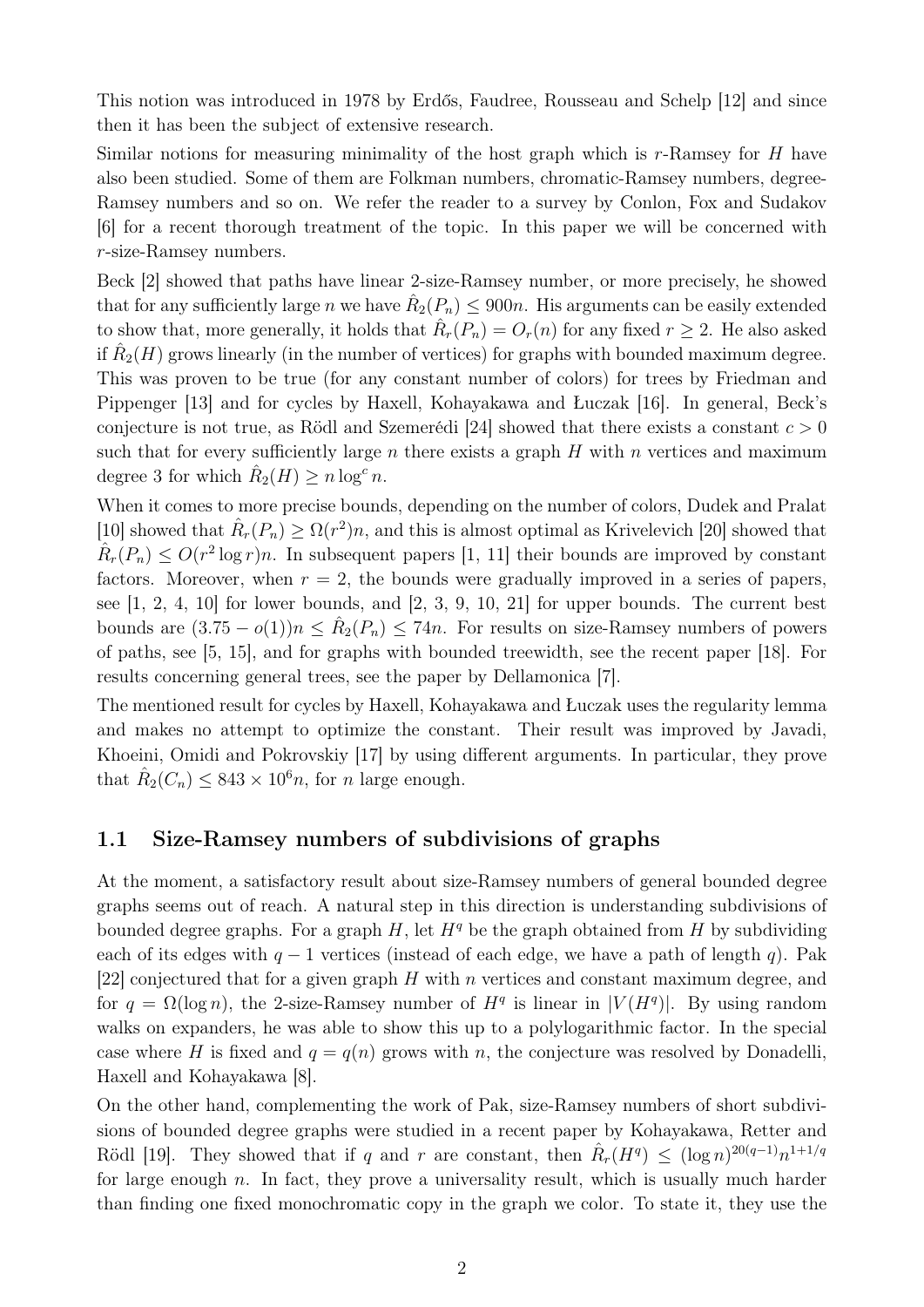following definition:

**Definition.** (Universal size-Ramsey number). For positive integers  $D, q, r, n$ , let the *univer*sal size-Ramsey number  $USR(D, q, r, n)$  be the smallest number of edges a graph G can have such that

> $G \to (H^q$ for all graphs H on n vertices and  $\Delta(H) \leq D$ .

Kohayakawa, Retter and Rödl show that  $USR(D, q, r, n) \leq (\log n)^{20(q-1)} n^{1+1/q}$ , for large enough n. They also obtain a lower bound:

$$
n^{1+1/q-2/(Dq)+o(1)} \leq USR(D, q, 1, n) \leq USR(D, q, r, n).
$$

which shows that their result is almost tight. They conjecture that the power of the logarithm in the upper bound can be substantially reduced, so that it does not depend on  $q$ , or even that it can be entirely removed.

In this paper we remove the polylogarithmic factor from their upper bound on the universal size-Ramsey number, thus also improving their bound on the size-Ramsey number of short subdivisions. We do so by using a significantly shorter argument. Our claim follows directly from the next theorem which we prove in the third section, after giving some preliminary results in Section 2. For proving upper bounds on size-Ramsey numbers very often random graphs play an important role; we show that random graphs with appropriate parameters are  $r$ -Ramsey for  $H<sup>q</sup>$ .

<span id="page-2-0"></span>**Theorem 1.1.** Let  $D, q, r \geq 2$  be positive integers. There exist positive constants c,  $\mu_0$  such that whp for  $p = cn^{-1+1/q}$  the random graph  $G \sim G(n, p)$  is r-Ramsey for  $H<sup>q</sup>$ , for every graph H with  $\mu_0$ n vertices and maximum degree D.

Remark. A simple first moment argument shows that this result is almost optimal in terms of p, as for  $p \ll n^{-1+1/q-2/(Dq)}$  and for a D-regular graph H on  $\mu_0 n$  vertices,  $G \sim G(n, p)$ does not contain  $H^q$  whp. Indeed, the expected number of labeled copies of such a graph  $H^q$ is less than  $n^{n_0}p^{e_0}$ , where  $n_0 = \frac{\mu_0 n D}{2}$  $\frac{nD}{2}(q-1) + \mu_0 n$  and  $e_0 = \frac{\mu_0 nD}{2}$  $\frac{nD}{2}q$  are the number of vertices and edges of  $H<sup>q</sup>$  (respectively). When p is small as mentioned, the expectation tends to zero, hence by Markov's inequality there is no copy of  $H<sup>q</sup>$  in  $G(n, p)$  whp. In other words, there is a small gap in terms of  $p$  between containing a single fixed copy of a graph from our class, and being r-Ramsey for all graphs in the class.

Since  $G \sim G(n, p)$  has at most  $2{n \choose 2}$  $n_2$ ) p edges whp, for p as specified in Theorem [1.1,](#page-2-0) we obtain the following result:

Corollary 1.2. For all  $D, q, r, n$  and every graph H on n vertices and with  $\Delta(H) < D$ , it holds:

$$
\hat{R}_r(H^q) \leq \text{USR}(D, q, r, n) \leq c n^{1+1/q}
$$

for a constant  $c = c(D, q, r)$ .

**Notation.** Let  $G = (V, E)$  be a graph and  $V_1, V_2 \subseteq V$  and  $E_1 \subset E$ . We denote by  $G[V_1]$  the subgraph of G induced by  $V_1$ , by  $G[E_1]$  the graph  $(V, E_1)$ , and by  $N_{V_2}(V_1)$  the set of vertices in  $V_2$  which are adjacent to at least one vertex in  $V_1$ . We also use the notation  $N_G(V_1) := N_V(V_1)$ (we omit G in the subscript when it is unambiguous) and  $N_{V_2}(v) := N_{V_2}(\{v\})$  for  $v \in V$ . We denote by  $G(n, p)$  the binomial random graph, i.e. the probability space of graphs on n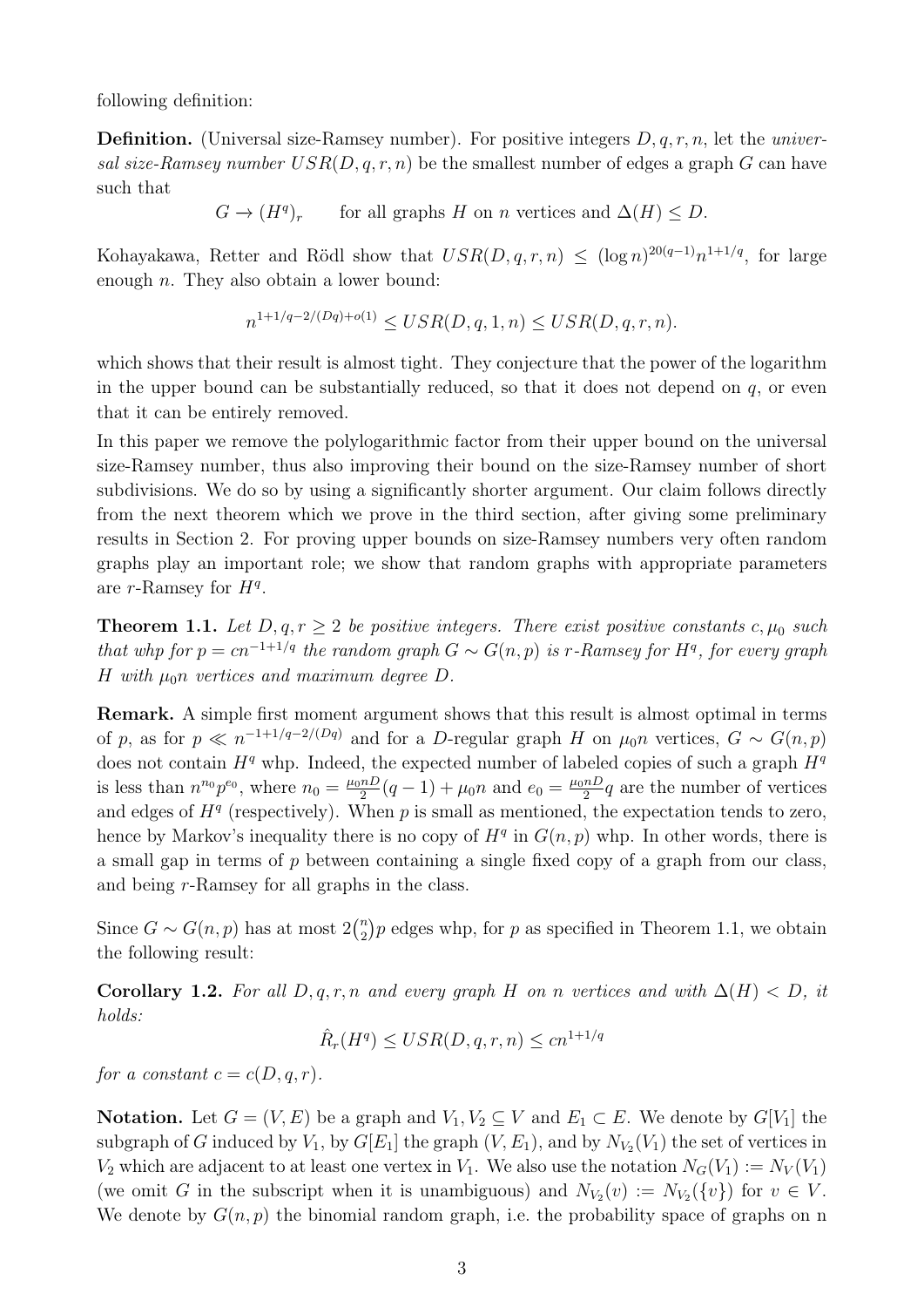vertices where each pair of vertices forms an edge independently with probability  $p$ . We say that  $G(n, p)$  satisfies a property with high probability (whp) if a graph sampled from  $G(n, p)$ satisfies this property with probability tending to 1 as  $n$  tends to infinity. We use standard Landau notations  $O(\cdot), o(\cdot), \omega(\cdot), \Omega(\cdot)$ . With  $\log n$  we denote the natural logarithm of n. We omit floors and ceils whenever they are not essential. For integers  $m, n$  we write  $n \gg m$  when we want to say that n is large enough in comparison with  $m$ , but the exact dependency is not essential.

### 2 Preliminaries

Our proof will depend on finding many random-like bipartite graphs in a monochromatic subgraph of the graph we color. We describe what it means to be random-like in the following two lemmas, through the notion of regularity.

**Definition.** Given a graph G and disjoint subsets  $U, W \subset V(G)$ , we say that the pair  $(U, W)$ is  $(G, \varepsilon, p)$ -regular for some  $\varepsilon, p \in (0, 1)$  if

$$
\Big|\frac{e_G(U,W)}{|U||W|} - \frac{e_G(U',W')}{|U'||W'|}\Big| < \varepsilon p
$$

for every  $U' \subset U$  of size  $|U'| \geq \varepsilon |U|$ , and  $W' \subset W$  of size  $|W'| \geq \varepsilon |W|$ . If  $G = (U \cup W, E)$  is bipartite and  $(U, W)$  is  $(G, \varepsilon, p)$ -regular, then we say that G is an  $(\varepsilon, p)$ -regular pair.

**Definition.** Given a bipartite graph  $(U \cup W, E)$  we say that U and W form an  $(\varepsilon, p)$ -lowerregular pair if

$$
\frac{e(U', W')}{|U'||W'|} \ge (1 - \varepsilon)p
$$

for every  $U' \subset U$  of size  $|U'| \geq \varepsilon |U|$  and every  $W' \subset W$  of size  $|W'| \geq \varepsilon |W|$ .

Note that if  $(U, W)$  is  $(G, \varepsilon, p)$ -regular and  $e(U, W) = |U||W|p$  then U and W also form an  $(\varepsilon, p)$ -lower-regular pair in G.

Now we state a standard result which tells us that whp for all colorings of a random graph there exists a nicely structured monochromatic subgraph.

<span id="page-3-0"></span>**Proposition 2.1.** Let  $h > 0$ . For any  $\varepsilon > 0$  and integers  $r, K \ge 1$ , there exist  $0 < \mu =$  $\mu(r, K, \varepsilon), c' = c'(r, K) < 1/2$  such that if  $p \geq n^{-1+h}$  then  $G = G(n, p)$  whp has the following property.

Let  $E(G) = E_1 \cup ... \cup E_r$  be an r-edge-coloring of G. Then, for some  $i \in \{1,...,r\}$ , there exists a subgraph  $G' \subseteq G[E_i]$  and disjoint subsets  $V_1, \ldots, V_K \subseteq V(G')$  such that the following holds:

- $|V_i| = \mu n$  for each  $i \in [K]$ ,
- $(V_i, V_j)$  forms an  $(G', \varepsilon, p')$ -regular pair for every distinct  $i, j \in [K]$ , where  $p' = c'p$ ,
- $e_{G'}(V_i, V_j) = (\mu n)^2 p'$  for every  $i, j \in [k]$ , and
- $|N(v) \cap V_i| \leq \frac{5}{4} \mu n p'$  for every  $v \in \bigcup_{j \in [K]} V_j$  and  $i \in [K]$ .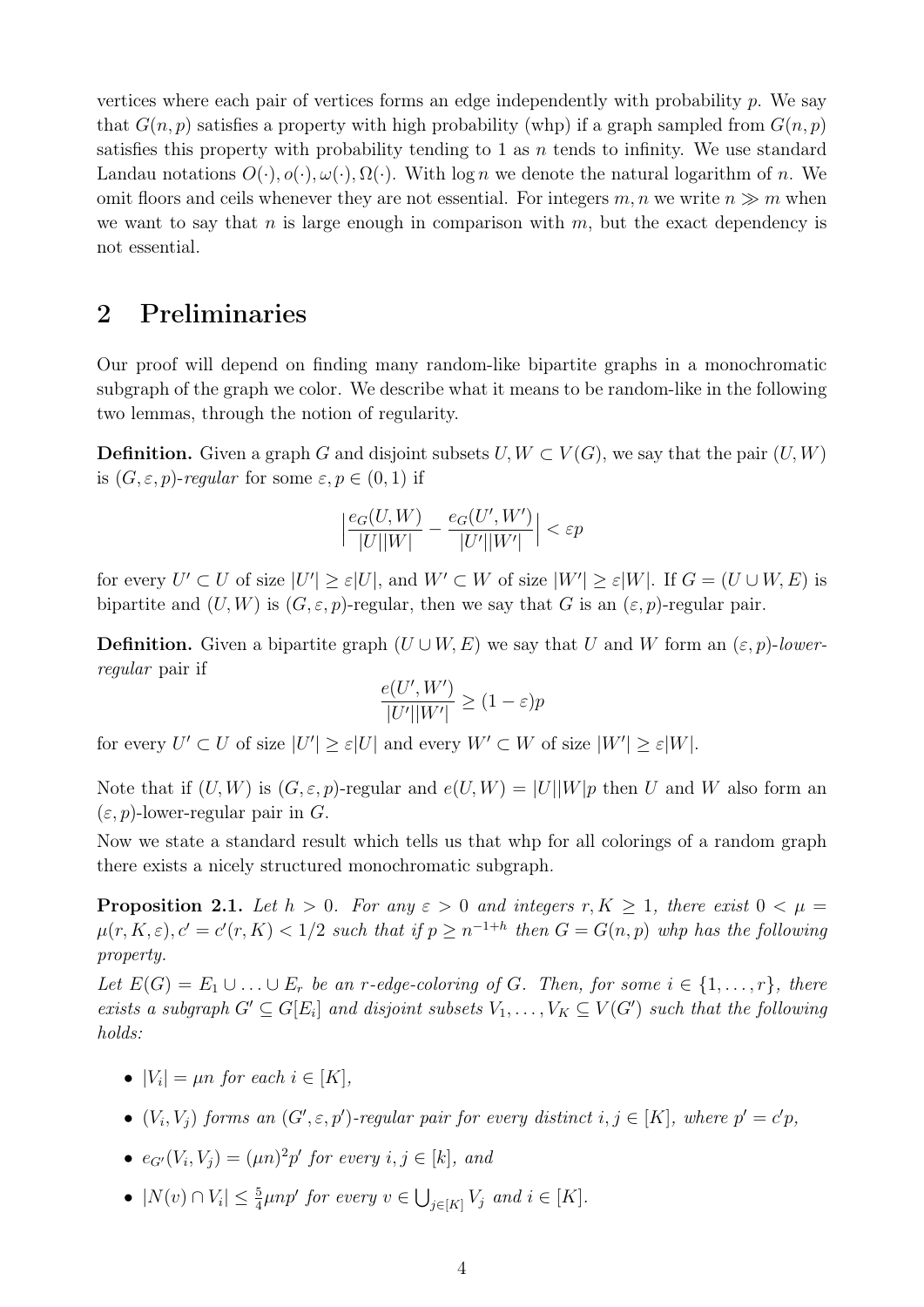The proof of the above proposition relies on a standard argument invoking a sparse version of Szemeredi's Regularity lemma, finding the wanted monochromatic configuration by applying Turan's theorem and Ramsey's theorem, and then "cleaning up" the graph to satisfy all of the given conditions. See, for example, [\[16\]](#page-11-3).

The following definition and the lemma which builds on it can be found in [\[14\]](#page-11-17).

**Definition 2.2.** Let  $P_{\ell}(n, m, \varepsilon)$  be the set of all graphs consisting of pairwise disjoint sets of vertices  $V_1, ..., V_\ell$  of size n such that for  $i \in [\ell],$  the sets  $V_i, V_{i+1}$  form an  $(\varepsilon, m/n^2)$ -lower-regular graph with m edges<sup>[1](#page-4-0)</sup>. We call elements in  $P_\ell(n, m, \varepsilon)$  chains. Let  $0 < \nu < 1$ . We say that a set  $Q \subset V_1$  is  $(1 - \nu)$ -spanning in the chain if all but at most  $\nu n$  vertices in  $V_1$  can be reached by paths of length  $\ell$  which start in  $Q$  and then go through  $V_2, V_3, \ldots, V_\ell$  in this order. Another way to write this is:

$$
|N_{V_1}(N_{V_{\ell}}(N_{V_{\ell-1}}(...N_{V_2}(Q)))| > (1-\nu)n.
$$

We call a chain in  $P_\ell(n, m, \varepsilon)$  expanding with respect to  $\delta, \gamma, \nu, C$  if it contains a set  $X \subset V_1$ of size at most  $\delta n$  so that for all  $t \geq C n^{\ell+1}/m^{\ell}$  at most  $\gamma^t \binom{n}{t}$  $\binom{n}{t}$  sets of size t in  $V_1 - X$  are not  $(1 - \nu)$ -spanning.

<span id="page-4-3"></span>**Remark 2.3.** If a chain in  $P_\ell(n, m, \varepsilon)$  is expanding with respect to  $\delta, \gamma, \nu, C$  and it holds that  $Cn^{\ell+1}/m^{\ell} < 1$ , then at most  $(\delta + \gamma)n$  singletons in  $V_1$  are not  $(1 - \nu)$ -spanning.

<span id="page-4-1"></span>**Lemma 2.4.** (Lemma 5.9 in [\[14\]](#page-11-17)) Let  $\ell > 2$  be an integer, and let  $0 < \beta, \delta, \gamma, \nu < 1/3$ . Then there exist an  $\varepsilon_1 = \varepsilon_1(\ell, \beta, \delta, \gamma, \nu) > 0$  and a constant  $C = C(\ell, \nu)$  such that for all  $0 < \varepsilon \leq \varepsilon_1$ , the number of graphs in  $P_\ell(n, m, \varepsilon)$  that are expanding with respect to  $\delta, \gamma, \nu$  and C is at least

$$
(1 - \beta^m) {n^2 \choose m}^{\ell}
$$

for all  $m \geq 8n \log n$ .

A simple consequence of the previous result is that typically all chains in a random graph with appropriate parameters are expanding.

<span id="page-4-2"></span>**Corollary 2.5.** Let  $\ell \geq 2$  be an integer, and let  $c' > 0$  and  $0 < \delta, \gamma, \nu, \mu < 1/3$ . Then there exist an  $\varepsilon_0 = \varepsilon_0(\ell, \delta, \gamma, \nu, c') > 0$  and a constant  $C = C(\ell, \nu)$  such that for any  $0 < \varepsilon < \varepsilon_0$ the following holds whp. Any chain in  $P_{\ell}(\mu n, m, \varepsilon)$  which is a subgraph of  $G(n, p)$  for  $p =$  $\omega(\log n/n)$  and  $m \geq (\mu n)^2 c' p$  is expanding with respect to  $\delta, \gamma, \nu, C$ .

*Proof.* Let  $\varepsilon_0 = \varepsilon_1(\ell, \beta, \delta, \gamma, \nu)$  and  $C = C(\ell, \nu)$  be given by Lemma [2.4](#page-4-1) for the given parameters with the same name and  $\beta = \beta(\ell, c')$  chosen small enough - we will see later how small.

For a fixed m larger than  $m_0 := (\mu n)^2 c' p$ , we now bound the probability that a fixed  $\ell$ -tuple  $(V_1, V_2, ..., V_\ell)$  of sets of size  $\mu n$  in  $G(n, p)$  induces a graph containing a chain from  $P_\ell(\mu n, m, \varepsilon)$ which is not  $(1 - \nu)$ -expanding. For this we use a union bound over all such non-expanding chains. An upper bound for the number of non-expanding chains is given by Lemma [2.4,](#page-4-1) so we have that the probability in question is bounded by

$$
\beta^{m} {\binom{(\mu n)^2}{m}}^\ell p^{m\ell} < \beta^{m} {\left(\frac{e(\mu n)^2}{m}\right)^{m\ell}} p^{m\ell} \leq \beta^{m} {\left(\frac{e(\mu n)^2}{(\mu n)^2 c' p}\right)^{m\ell}} p^{m\ell} \leq \left(\frac{e}{c'}\right)^{m\ell} \beta^{m}.
$$

<span id="page-4-0"></span><sup>&</sup>lt;sup>1</sup>With the convention that  $V_{\ell+1} = V_1$ .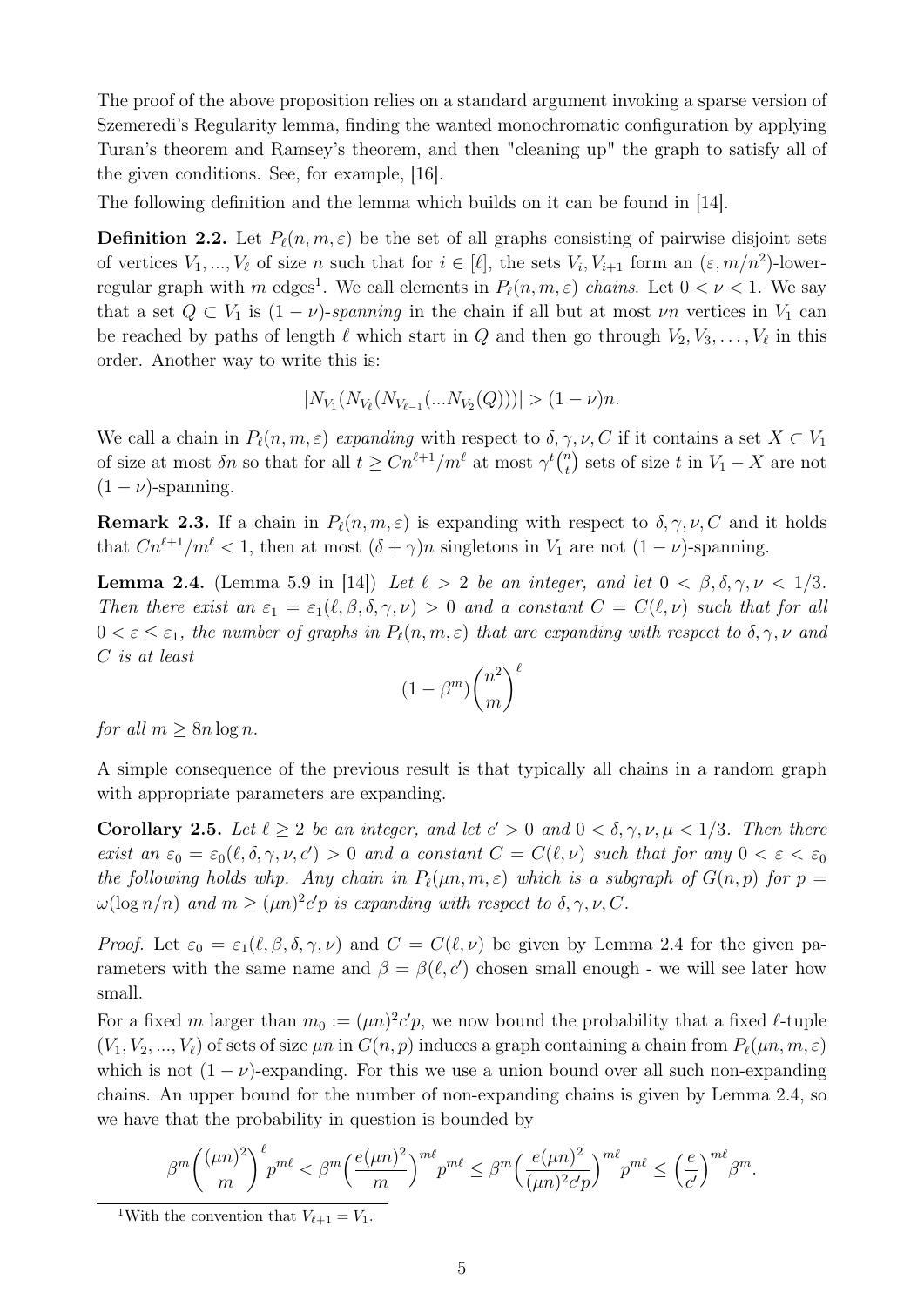Now we easily bound the probability that there is a non-expanding chain for some  $m \geq m_0$ and induced by any  $\ell$ -tuple  $\zeta = (V_1, V_2, ..., V_\ell)$ :

$$
\sum_{m} \sum_{\zeta} \left(\frac{e}{c'}\right)^{m\ell} \beta^{m} \le \sum_{m} \ell^{n} \left(\left(\frac{e}{c'}\right)^{\ell} \beta\right)^{m} \le n^{2} \ell^{n} \left(\left(\frac{e}{c'}\right)^{\ell} \beta\right)^{m_{0}}
$$

which tends to 0 when  $\beta$  is chosen small enough, as  $m_0$  is super-linear in n, while e, c' and  $\ell$ are constants.  $\Box$ 

<span id="page-5-1"></span>The following lemma follows easily from Chernoff's inequality.

**Lemma 2.6.** Let  $0 < \alpha < 1$  and  $G \sim G(n, p)$  with  $p = cn^{-1+1/q}$  for constants  $c, q \ge 1$ . Then whp for every set S such that  $|S| \leq \alpha n$ , there are at most  $O(n^{1-1/q})$  vertices in  $V(G)$  with more than  $4\alpha np$  neighbors in S.

*Proof.* Fix  $S, R \subseteq V(G)$  of sizes  $|S| = \alpha n$  and  $|R| = Cn^{1-1/q}$ , for a constant  $C > 2/\alpha$ . The expected number of edges with one vertex in R and the other in S is at least  $|R||S|p/2$  and at most  $|R||S|p$ . If R is such that all of its vertices have at least  $4\alpha np$  neighbors in S then there are at least  $\frac{4\alpha np|R|}{2} = 2|R||S|p$  edges with one vertex in R and one in S, where we divide by 2 because of possible double counting when a part of  $R$  is in  $S$ . Therefore, the probability that a fixed set R is as described, i.e. that  $e(R, S)$  is at least two times larger than its expectation. is by Chernoff's inequality at most  $e^{-|S||R|p/6} = e^{-\alpha cCn} \le e^{-2n}$ . Summing over all sets S and R we get that the probability of an unwanted event is bounded by  $2^n 2^n e^{-2n}$ , which tends to  $\Box$ 0, so we are done.

## 3 The Proof

Before we prove our main result, which is Theorem [1.1,](#page-2-0) we will give some useful definitions and lemmas which should make the proof of the main result quite straightforward. The ultimate goal is to prove that  $G(n, p)$  is whp r-Ramsey for  $H<sup>q</sup>$ , for suitably chosen parameters.

**Definition 3.1.** Given a graph G and disjoint subsets  $A, B \subset V(G)$ , we say that a vertex  $v \in A$  is  $(A, B, q, \nu)$ -expanding, for some  $q \in \mathbb{N}$  and  $\nu > 0$ , if for at least  $(1 - \nu)|A|$  vertices  $w \in A$  there exists a  $v - w$  path in G of length q and with all  $q - 1$  internal vertices being in B.

<span id="page-5-0"></span>**Definition 3.2.** Let G be a graph and  $A \cup B$  be a partition of its vertex set. We say that the pair  $(A, B)$  is  $(q, \nu, n, c)$ -good in G if:

- (1)  $|A| = n$ .
- (2) All vertices in A are  $(A, B, q, \nu)$ -expanding in G.
- (3)  $\Delta(G) < 2np$  for  $p = cn^{-1+1/q}$ .
- (4) For every  $B' \subset A \cup B$  of size  $|B'| < \frac{n}{c^{q+1}}$  $\frac{n}{c^{q+2}}$  there are at most  $\frac{n^{1-1/(2q)}}{q}$  $\frac{q}{q}$  vertices  $v \in A \cup B$ with

$$
|N_{B'}(v)| \ge \frac{2np}{c^{q+3/2}}.
$$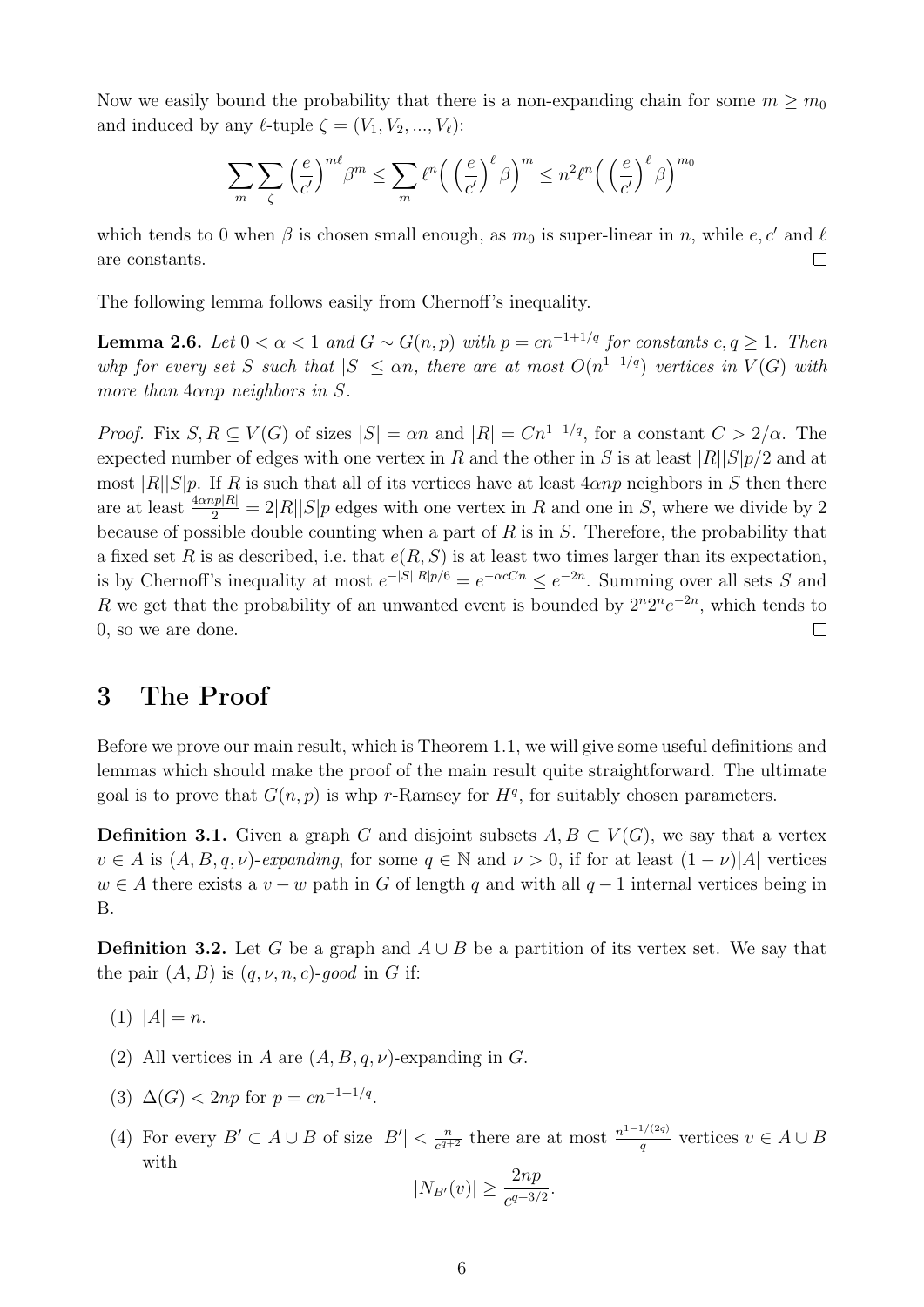**Definition 3.3.** Let G be a graph and let  $v \in V(G)$ . We define the k<sup>th</sup> neighborhood of v in G as

$$
N_G^k(v) = \underbrace{N_G(N_G(\dots(N_G(v))\dots))}_{k \text{ times}},
$$

i.e. the set of vertices reachable from  $v$  by walks of length exactly  $k$ . We omit  $G$  in the subscript whenever it is unambiguous.

The next lemma tells us that in a good pair  $(A, B)$  there are not many vertices in A for which there exists a  $k \leq q-1$  such that their  $k^{\text{th}}$  neighborhood has large intersection with a fixed small set in B.

<span id="page-6-2"></span>**Lemma 3.4.** Let  $(A, B)$  be a  $(q, \nu, n, c)$ -good pair in G where  $n \gg c \gg q$ . For every  $B' \subset B$ of size  $|B'| < \frac{n}{c^{q+1}}$  $\frac{n}{c^{q+2}}$  there are at most  $n^{1-1/(2q)}$  bad vertices  $v \in A$ , i.e. vertices with the following property:

$$
|N_G^k(v) \cap B'| \ge \frac{(np)^k}{c^{q+1}}
$$

for some  $1 \leq k \leq q-1$ .

*Proof.* Let  $B' \subset B$  be of size  $|B'| \leq \frac{n}{c^{q+1}}$  $\frac{n}{c^{q+2}}$ . Define  $X_1$  to be the set of all vertices in  $A \cup B$ which have more than  $\frac{2np}{c^{q+3/2}}$  neighbors in B'. Now define  $X_{k+1}$  to be the set of vertices in  $A \cup B$  with more than  $\frac{2np}{c^{q+3/2}}$  neighbors in  $X_k$ , for all  $k \in [q-2]$ .

It will be enough to prove that each set  $X_k$  is small and that all vertices in  $A \setminus X_k$  have less than  $\frac{(np)^k}{c^{q+1}}$  $\frac{(np)^k}{c^{q+1}}$  vertices from their  $k^{\text{th}}$  neighborhood in  $B'$ , so the set of bad vertices will be a subset of  $X_1 \cup \ldots \cup X_{q-1}$ . Fix  $k \in [q-1]$ .

<span id="page-6-1"></span>**Claim 1.** 
$$
|X_k| < \frac{n^{1-1/(2q)}}{q}
$$
.

Note that condition (4) of Definition [3.2](#page-5-0) implies that  $|X_1| < \frac{n^{1-1/(2q)}}{q}$  $\frac{q}{q}$ . Similarly, using induction,  $|X_i| < \frac{n^{1-1/(2q)}}{q}$  $\frac{q^{1/(2q)}}{q}$  for all  $i \in [k]$ .

<span id="page-6-0"></span>**Claim 2.** For all vertices  $v \in A \setminus X_k$  it holds that  $|N^k(v) \cap B'| < \frac{(np)^k}{c^{q+1}}$  $\frac{(np)^n}{c^{q+1}}$ .

Let  $v \in A \setminus X_k$ . Since  $v \notin X_k$ , it has at most  $\frac{2np}{c^{q+3/2}}$  neighbors in  $X_{k-1}$ . Therefore, by using paths which have their second vertex in  $X_{k-1}$ , v can reach at most  $\frac{2np}{c^{q+3/2}} \cdot (2np)^{k-1}$  vertices in B' in exactly k steps, as by definition of a good pair  $\Delta(G) < 2np$ . All other neighbors of v are not in  $X_{k-1}$ , so this means that all of them have at most  $\frac{2np}{c^{q+3/2}}$  neighbors in  $X_{k-2}$ . Therefore, there are at most

$$
2np \cdot \frac{2np}{c^{q+3/2}} \cdot (2np)^{k-2}
$$

other vertices passing through  $X_{k-2}$  in the third step and then finishing in B' after k steps. We continue in this fashion and we get the following upper bound on the number of vertices in  $B'$  in the  $k^{\text{th}}$  neighborhood of v:

$$
\sum_{i=1}^{k} (2np)^{i-1} \cdot \frac{2np}{c^{q+3/2}} \cdot (2np)^{k-i} = \sum_{i=1}^{k} \frac{(2np)^k}{c^{q+3/2}} < \frac{(np)^k}{c^{q+1}}
$$

for c chosen large enough in the beginning.

To complete the proof notice that all vertices  $v \in A \setminus (X_1 \cup \ldots \cup X_{q-1})$  have the property

$$
|N^k(v)\cap B'|<\frac{(np)^k}{c^{q+1}}
$$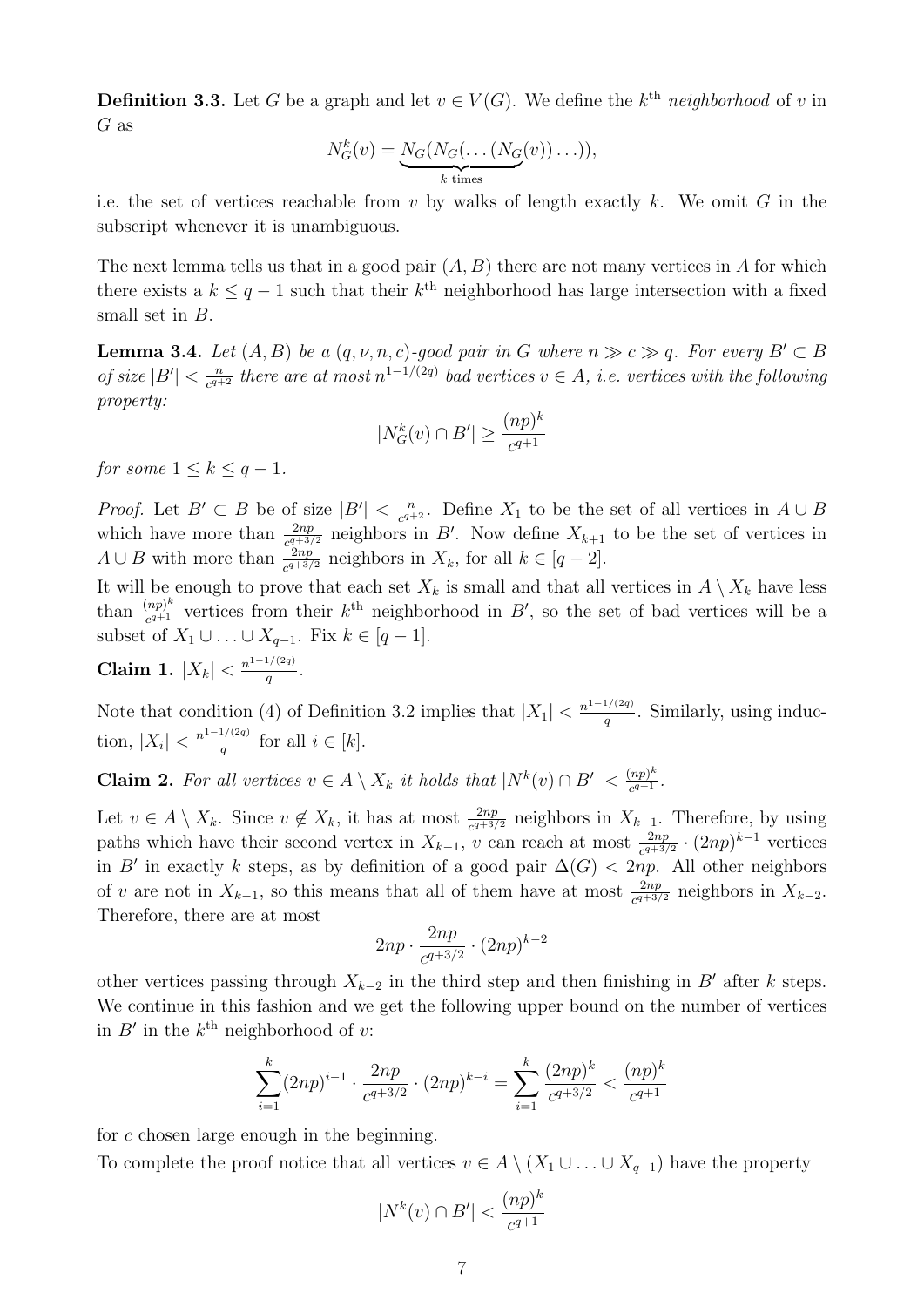for all  $k \in [q-1]$  due to Claim [2,](#page-6-0) and by Claim [1](#page-6-1) that  $|X_1 \cup ... \cup X_{q-1}| \leq n^{1-1/(2q)}$ , so we are done, as all the bad vertices live in the small set  $X_1 \cup \ldots \cup X_{q-1}$ .  $\Box$ 

The following lemma shows that if a pair  $(A, B)$  is good then after deleting a certain relatively small number of vertices in  $B$ , most of the vertices in  $A$  are still expanding for suitably chosen parameters.

<span id="page-7-0"></span>**Lemma 3.5.** For every integer q and positive  $\nu > 0$  and for  $n \gg c \gg q, 1/\nu$ , the following holds. Let G be a graph and  $A, B \subset V(G)$  be such that  $(A, B)$  is  $(q, \nu, n, c)$ -good in G. Then all but at most  $n^{1-1/(2q)}$  vertices in A are  $(A, B - B', q, 2\nu)$ -expanding, for every  $B' \subset B$  of size  $|B'| < \frac{n}{c^{q+1}}$  $\frac{n}{c^{q+2}}$ .

*Proof.* Let  $B' \subseteq B$  be of size  $|B'| < \frac{n}{c^{q+1}}$  $\frac{n}{c^{q+2}}$ . Let  $X \subset A$  be the set of bad vertices described in Lemma [3.4](#page-6-2) for the set B', so that  $|X| \leq n^{1-1/(2q)}$ . We prove that all vertices in  $A - X$  are  $(A, B - B', q, 2\nu)$ -expanding.

Let  $v \in A - X$ . Thanks to condition (3) from Definition [3.2](#page-5-0) we have that  $\Delta(G) < 2np$ , and from Lemma [3.4](#page-6-2) we know that there are at most  $\frac{(np)^k}{n^{q+1}}$  $\frac{(np)^k}{c^{q+1}}$  vertices in  $N_G^k(v) \cap B'$  for each  $k \in [q-1]$ . Using these two facts we obtain an upper bound for the number of vertices in A reachable from  $v$  by paths of length  $q$  which contain vertices in  $B'$ :

$$
\sum_{k=1}^{q-1} \frac{(np)^k}{c^{q+1}} (2np)^{q-k} \le (q-1) \frac{(2np)^q}{c^{q+1}} = \frac{2^q (q-1)}{c} n
$$

where the  $k^{\text{th}}$  term in the sum is an upper bound on the number of vertices in A which can be reached from v by paths whose  $k^{\text{th}}$  vertex is in B'. If we choose c so that  $2^q(q-1)/c < \nu$ , we are done as now at most  $\nu[A]$  new vertices in A start being unreachable by removing B', i.e. v is  $(A, B - B', q, \nu + \nu)$ -expanding.  $\Box$ 

We finish our preparation for the proof of the main theorem by showing that an appropriate combination of good pairs contains the subdivisions of bounded degree graphs of linear size.

<span id="page-7-1"></span>**Lemma 3.6.** For every two integers q, D and integers  $n \gg c \gg q$ , D the following holds. Let G be a graph and  $A, B_1, ..., B_D \subset V(G)$  be disjoint subsets such that for each  $i \in [D]$  we have that  $(A, B_i)$  is  $(q, 1/4D, n, c)$ -good in  $G[A \cup B_i]$ . Then G contains a copy of the q-subdivision  $H<sup>q</sup>$  of any graph H with at most n/c<sup>q+4</sup> vertices and  $\Delta(H) \leq D$ .

*Proof.* Let  $n \gg c$  be large enough integers which we get from Lemma [3.5](#page-7-0) for  $\nu := 1/4D$ . We will embed  $H<sup>q</sup>$  into G by embedding the vertices of H one by one into A, and connecting them to all previously embedded neighbors from  $H$  by paths of length  $q$  whose internal vertices go through different  $B_i$ . Lemma [3.5](#page-7-0) will tell us that the small number of vertices in each  $B_i$  which are used during this embedding process will not be able to prevent us from finding new paths for the new vertices that we embed. We construct an embedding  $\varphi: H^q \hookrightarrow G$  as follows. For each  $x \in V(H^q)$  we denote by  $\bar{x}$  the image of  $x$ , i.e.  $\bar{x} = \varphi(x)$ .

1) Let  $S := \emptyset$  be the set of *occupied* vertices in A and  $S_t := \emptyset$  the set of *occupied* vertices in  $B_t$  for each  $t \in [D]$ . Set  $Y := \emptyset$  to be the set of vertices from  $V(H)$  which are already embedded.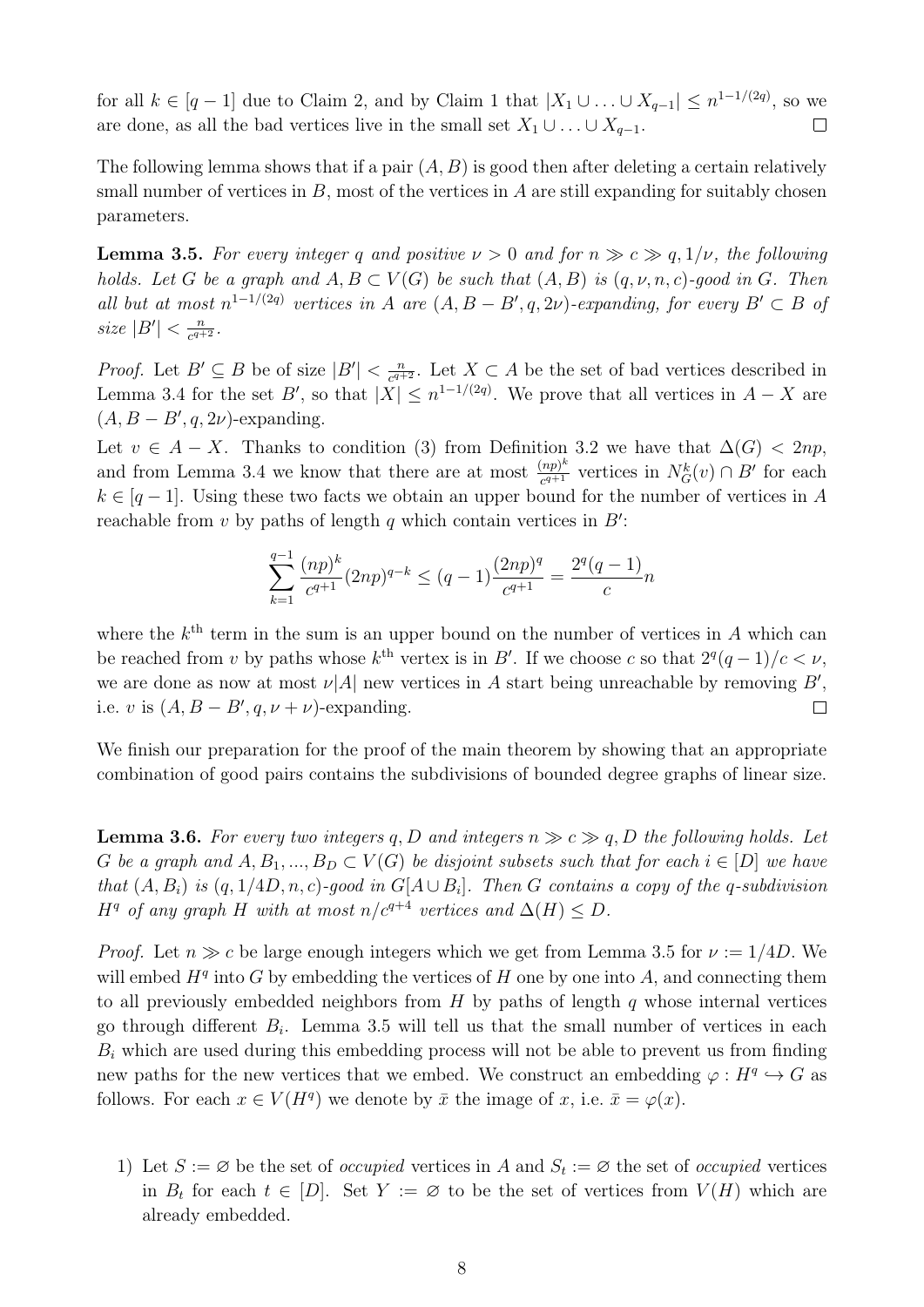- Repeat Steps 2, 3 and 4 until  $Y = V(H)$ :
- 2) Take any  $v \in V(H) Y$ . If v does not have any already embedded neighbors, then let  $\overline{v}$  be an arbitrary vertex in  $A - S$ . Set  $Y := Y \cup \{v\}, S := S \cup \{\overline{v}\}.$
- 3) Else (if v has at least one already embedded neighbor), let  $N_v$  be the set of those neighbors, i.e. vertices adjacent to  $v$  in  $H$  which are in  $Y$ . Assign a distinct integer  $t(w) \leq D$  to each vertex  $w \in N_v$ . Find a vertex  $a \in A - S$  such that for every  $w \in N_v$ there is a path  $P = P_{t(w)}$  with the following properties<sup>[2](#page-8-0)</sup>:
	- P is of length q; it starts at  $\bar{w}$  and ends in a, while all its internal vertices in  $B_{t(w)}$ .
	- None of the vertices of P is occupied, i.e.  $S_{t(w)} \cap V(P) = \emptyset$ .

Now set

$$
\bar{v} := a, \qquad Y := Y \cup \{v\}, \qquad S := S \cup \{a\}, \qquad S_{t(w)} := S_{t(w)} \cup V(P_{t(w)}) - \{a, \bar{w}\},
$$

for each  $w \in N_v$ .

4) If there exists a vertex  $v \in Y$  such that  $\bar{v}$  is not  $(A, B_i - S_i, q, 2\nu)$ -expanding for some  $i \in [D]$ , then do  $Y := Y - \{v\}$  for every such vertex, i.e. we discard it from the set of already embedded vertices. Notice that we do not delete  $\bar{v}$  from S, meaning that this vertex in G is now marked as useless and cannot be used for still non-embedded vertices. The same holds for all the vertices which were lying on paths starting at  $\bar{v}$ , as they also stay occupied.

In order to complete the proof we need to prove that it is always possible to carry out step 3 of the algorithm, and that the algorithm terminates at some point.

For the former task, note that when we enter the repeat loop, the images of all vertices in Y are  $(A, B_i - S_i, q, 2\nu)$ -expanding for every  $i \in [D]$ , thanks to step 4 of the algorithm. This means that at most  $2\nu|A| = \frac{|A|}{2D}$  $\frac{A}{2D}$  vertices in A are not reachable by paths starting at  $\bar{w}$  with all internal vertices in  $B_{t(w)} - S_{t(w)}$ , for each already embedded neighbor  $w \in N_v$ . Furthermore, as we will prove in the next paragraph, we enter the repeat loop at most  $|A|/c^{q+3}$  times, so the number of occupied vertices in A is also at most  $|A|/c^{q+3}$ . Recalling that  $|N_v| \leq D$ , we conclude that there are at most  $D \cdot \frac{|A|}{2D} + \frac{|A|}{c^{q+1}}$  $\frac{|A|}{c^{q+3}}$  < |A| occupied or non-reachable vertices, hence there is a non-occupied vertex  $a \in A$  connected by paths (as described in step 3) going through  $B_{t(w)} - S_{t(w)}$  to each  $\bar{w}$ .

To prove that the algorithm terminates, we will show that we are done after entering the repeat loop at most  $n/c^{q+3}$  times. For the sake of contradiction, assume that after  $n/c^{q+3}$ steps, there are still vertices in  $V(H)$  which are not embedded, i.e.  $|Y| < |V(H)| \le n/c^{q+4}$ . Since  $S$  increases by 1 each time we enter the repeat loop, the number of vertices which are discarded in step 4 is at least  $|S| - |Y| > n/c^{q+3} - n/c^{q+4} > Dn^{1-1/(2q)}$  for *n* chosen large enough in the beginning. Note that vertices are discarded if they are not  $(A, B_i - S_i, q, 2\nu)$ expanding and furthermore, that they continue to be non-expanding as the size of  $S_i$  is non-decreasing. But by Lemma [3.5,](#page-7-0) the number of vertices in A which are not  $(A, B_i - S_i, q, 2\nu)$ expanding is at most  $n^{1-1/(2q)}$  for every i because  $|S_i| \leq q|S| < \frac{qn}{c^{q+1}}$  $\frac{qn}{c^{q+3}} < \frac{n}{c^{q+3}}$  $\frac{n}{c^{q+2}}$ , so there are at most  $Dn^{1-1/(2q)}$  vertices in A which could have been discarded, a contradiction.  $\Box$ 

<span id="page-8-0"></span> $^{2}$ Later we show that this is possible.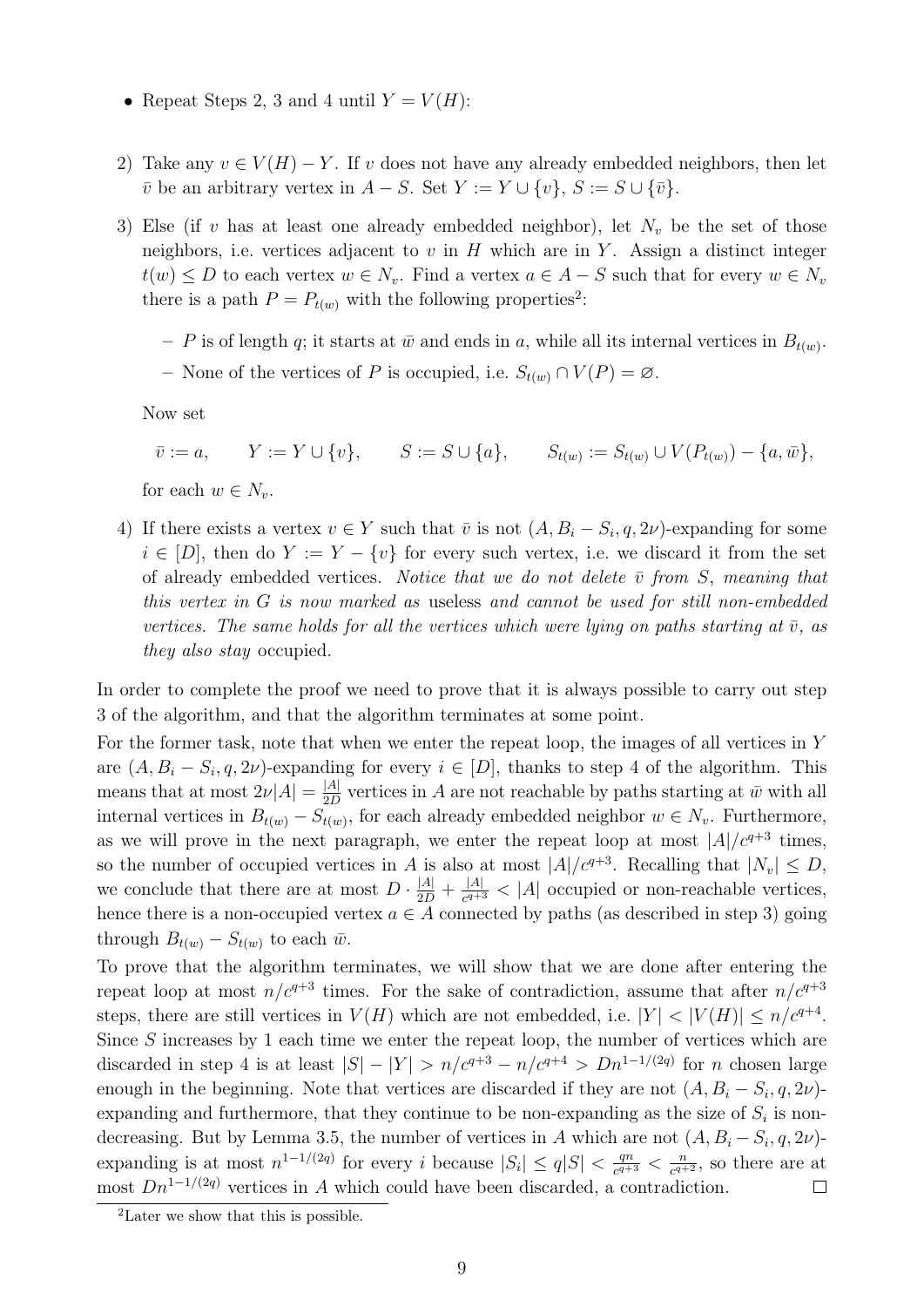#### 3.1 Proof of Theorem [1.1](#page-2-0)

Now we put everything together to prove our main result. Thanks to Lemma [3.6](#page-7-1) it will be enough to show the existence of a structure described in the lemma, with the appropriate parameters. For the existence we will use Proposition [2.1](#page-3-0) and Corollary [2.5.](#page-4-2)

**Theorem 1.1.** Let  $D, q, r \geq 2$  be positive integers. There exist positive constants c,  $\mu_0$  such that whp for  $p = cn^{-1+1/q}$  the random graph  $G \sim G(n, p)$  is r-Ramsey for  $H<sup>q</sup>$ , for every graph H with  $\mu_0$ n vertices and maximum degree D.

*Proof.* In order to use Proposition [2.1,](#page-3-0) we first fix the relevant parameters:  $h = 1/q$ ,  $K :=$  $(q-1)D+1$ . Now we specify  $\varepsilon$ . Note that  $c' = c'(r, K)$  in Proposition [2.1](#page-3-0) is already determined, so we can choose  $\varepsilon$  so that  $0 < \varepsilon < \varepsilon_0(q, \delta, \gamma, \nu, c')$  given by Corollary [2.5](#page-4-2) where  $\delta = \gamma = \nu = 1/8D$ . Let also  $C = C(q, \nu)$  from Corollary [2.5.](#page-4-2) Finally, let  $p = cn^{-1+1/q}$ , where c is a large enough constant.

Take any r-coloring of G. We want to prove that there is a color class which contains a copy of  $H<sup>q</sup>$ . Thanks to Proposition [2.1](#page-3-0) we whp get  $K = (q-1)D + 1$  sets

$$
\{V_1\} \cup \left\{V_k^t \mid k \in \{2, ..., q\}, t \in [D]\right\}
$$

such that for each fixed  $t \in [D]$  the sets  $\{V_1\} \cup \{V_k^t \mid k \in \{2, ..., q\}\}$  form a chain in  $P_q(\mu n,(\mu n)^2 p',\epsilon)$  of the same color for parameters as specified in the proposition. Notice that the proposition tells us that each pair of sets among these  $K$  sets satisfies some properties. but we only use the edges of the pairs which make this star-like configuration, like in Figure 1. This gives us  $D$  chains which all share the first set of vertices  $V_1$ .

Furthermore, by making use of Corollary [2.5](#page-4-2) we get that each of these chains is also expanding with respect to  $\delta, \gamma, \nu, C$ . Notice that the size of the sets in the chain is  $\mu n$  and the number of edges between each pair is  $(\mu n)^2 p'$ , which implies that all but at most  $(\delta + \gamma)|V_1|$  singletons in  $V_1$  are  $(1-\nu)$ -spanning if c is chosen large enough. Indeed, this is true by Remark [2.3](#page-4-3) and the fact that:

$$
C\frac{(\mu n)^{q+1}}{((\mu n)^2 p')^q} = C\frac{(\mu n)^{q+1}}{(c'c\mu^2 n^{1+1/q})^q} = \frac{C}{c'c\mu^{q-1}} < 1
$$



Figure 1: The monochromatic configuration from Proposition [2.1](#page-3-0) for  $q = 4, D = 6$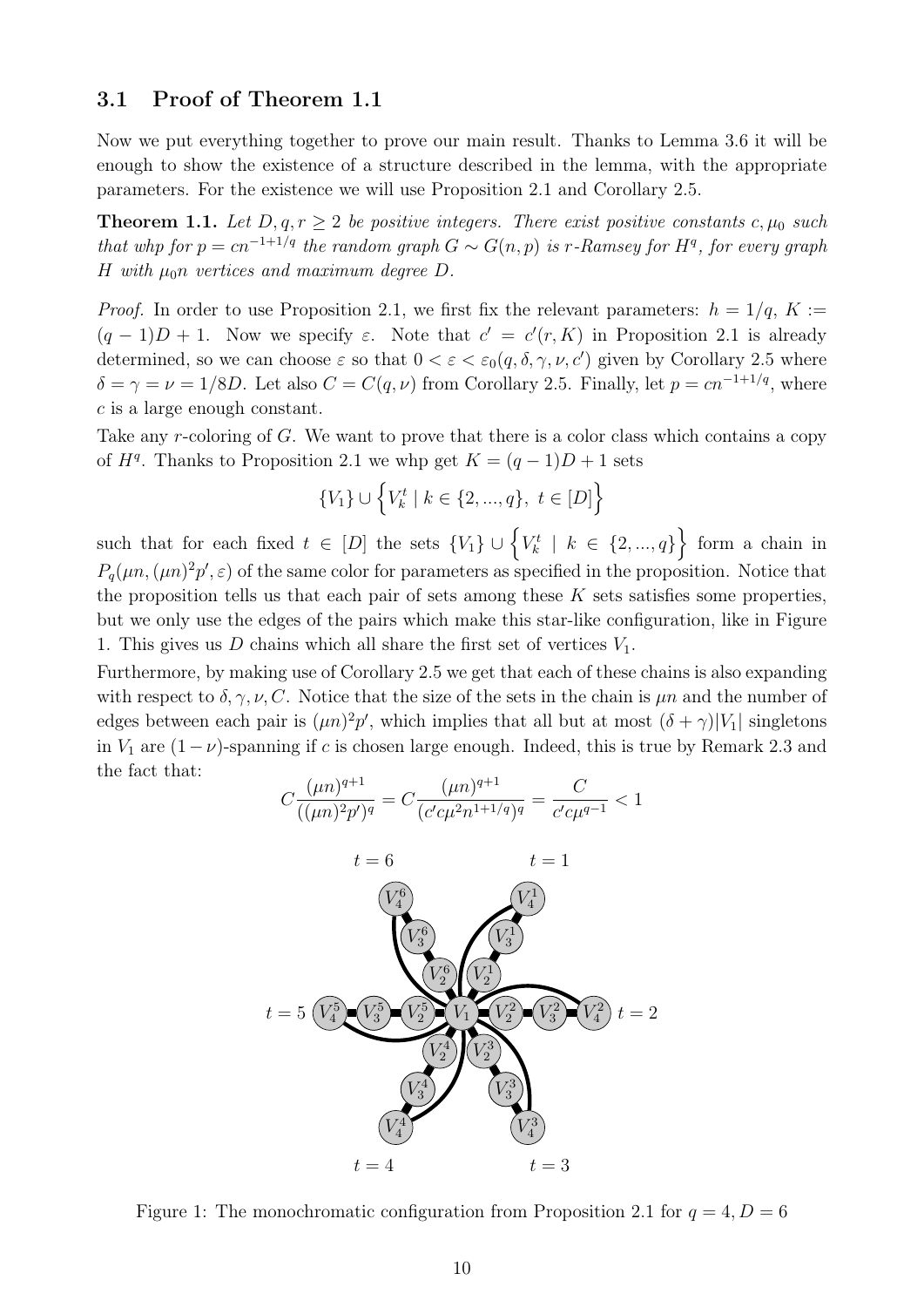where the last inequality is true as  $c$  can be chosen large enough in the beginning since  $C, c'$ and  $\mu$  depend only on D, q, r. Note that here it was crucial that we chose  $p = \Omega(n^{-1+1/q})$ . Now let  $B_t = \bigcup_{k=2}^q V_k^t$  for  $t \in [D]$ . We will show the existence a large set  $A \subset V_1$  such that for all  $t \in [D]$ , every  $a \in A$  is  $(A, B_t, q, \nu)$ -expanding. First note that if for a fixed t a singleton  $\{v\}$  is  $(1-\nu)$ -spanning in the chain induced by  $\{V_1\} \cup \{V_k^t \mid k \in \{2, ..., q\}\big\}$ , then v is  $(V_1, B_t, q, \nu)$ -expanding by definition. Therefore, at most  $(\gamma + \delta)|V_1|$  vertices in  $V_1$  are not  $(V_1, B_t, q, \nu)$ -expanding for each fixed t. By removing these vertices (for each t) from  $V_1$  we get a set  $A \subset V_1$  of vertices which are all  $(V_1, B_t, q, \nu)$ -expanding.

Since A is of size at least  $|V_1|(1 - D(\gamma + \delta)) = |V_1|(1 - 1/4) > |V_1|/2$ , we also know that each vertex in A is  $(A, B_t, q, 2\nu)$ -expanding, for all  $t \in [D]$ . This is because for each  $v \in A$  the proportion of non-reachable vertices (bounded by  $\nu$ ) can increase only by a factor of 2 when we delete at most half of the vertices from  $V_1$ .

We want to prove that in the monochromatic graph we found it holds that  $(A, B_t)$  is

 $(q, 1/4D, |A|, c)$ -good, for each  $t \in [D]$ .

Then we will be done by Lemma [3.6](#page-7-1) and by setting  $\mu_0 = \frac{\mu}{2c^q}$  $\frac{\mu}{2c^{q+4}}$ . From the previous discussion we can infer that the second property in Definition [3.2](#page-5-0) is satisfied for each pair  $(A, B_t)$ . The third one follows from the properties of the monochromatic configuration given by Proposition [2.1:](#page-3-0)

$$
|N_{A\cup B_t}(v)| \le \frac{5}{2}\mu np' < 5|A|p' = 5|A|c'cn^{-1+1/q}
$$
\n
$$
= 5|A|c'c(\mu n)^{-1+1/q} \cdot \mu^{1-1/q} < 2|A|c|A|^{-1+1/q}
$$

where for the second inequality we use  $\mu n = |V_1| < 2|A|$  and for the last  $c' < 1/2, \mu \leq 1/3$ and  $|A| \leq \mu n$ . The fourth condition is also satisfied, as it is a consequence of Lemma [2.6](#page-5-1) with  $\alpha = \frac{\mu}{2\sigma^4}$  $\frac{\mu}{2c^{q+3/2}}$ , for c large enough. This completes the proof.  $\Box$ 

### References

- <span id="page-10-2"></span>[1] D. Bal and L. DeBiasio. New lower bounds on the size-Ramsey number of a path. arXiv preprint arXiv:1909.06354, 2019.
- <span id="page-10-1"></span>[2] J. Beck. On size Ramsey number of paths, trees, and circuits. I. J. Graph Theory, 7(1):115–129, 1983.
- <span id="page-10-4"></span>[3] B. Bollobás. Random graphs. 2nd edition, Cambridge Stud. Adv. Math. 73., Cambridge University Press, 2001.
- <span id="page-10-3"></span>[4] B. Bollobás. Extremal graph theory with emphasis on probabilistic methods. CBMS Regional Conference Series in Mathematics 62, Amer. Math. Soc., 1986.
- <span id="page-10-5"></span>[5] D. Clemens, M. Jenssen, Y. Kohayakawa, N. Morrison, G. O. Mota, D. Reding and B. Roberts. The size-Ramsey number of powers of paths. J. Graph Theory, 91(3):290–299, 2019.
- <span id="page-10-0"></span>[6] D. Conlon, J. Fox and B. Sudakov. Recent developments in graph Ramsey theory. Surveys in combinatorics, 49–118, 2015.